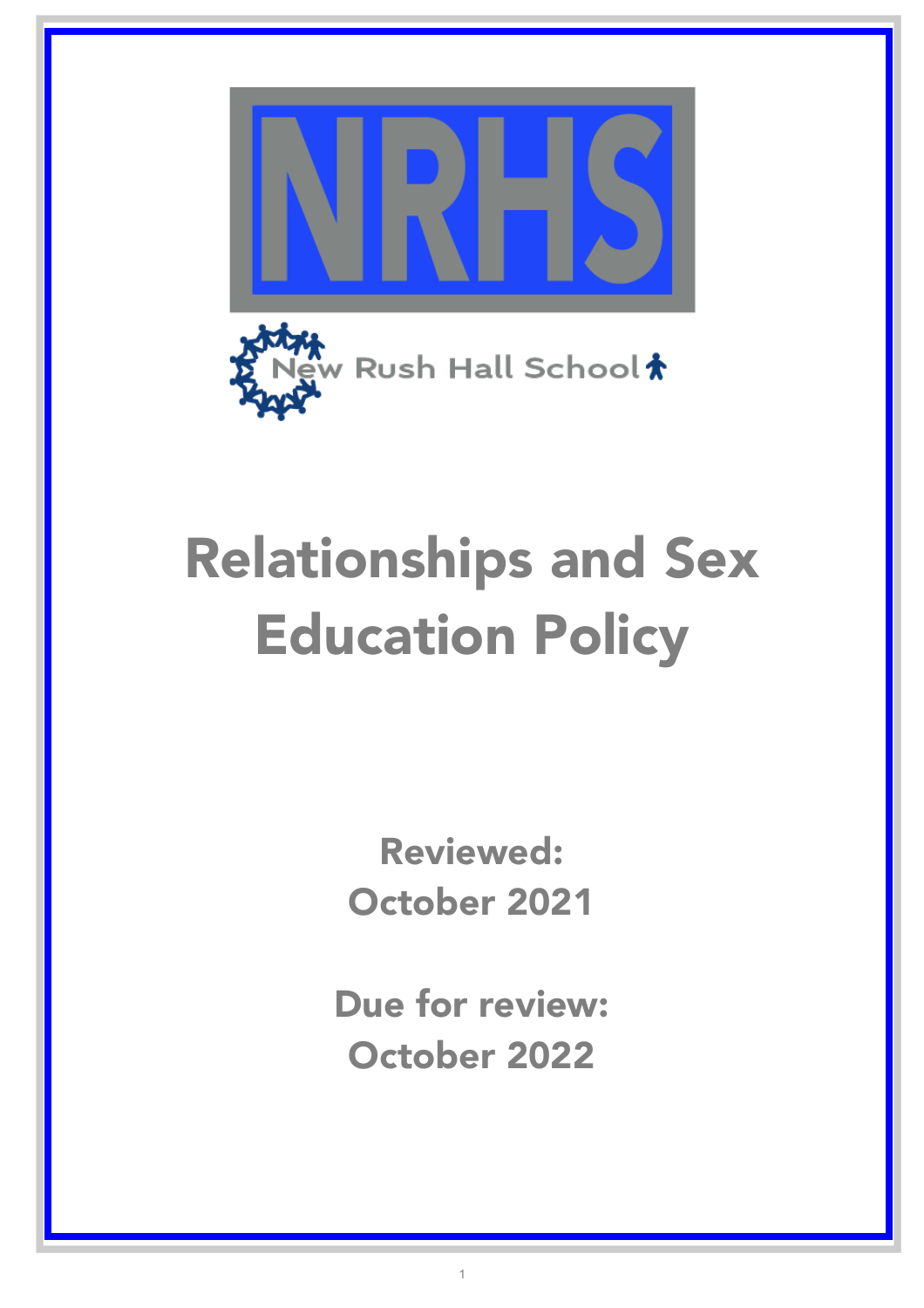# **CONTENTS**

| <b>AIMS</b>                                                       | 3              |
|-------------------------------------------------------------------|----------------|
| <b>STATUTORY REQUIREMENTS</b>                                     | 3              |
| <b>POLICY DEVELOPMENT</b>                                         | 3              |
| <b>DEFINITION</b>                                                 | 3              |
| <b>CURRICULUM</b>                                                 | $\overline{4}$ |
| DELIVERY OF RSE                                                   | 4              |
| ROLES AND RESPONSIBILITIES                                        |                |
| <b>PARENTS' RIGHT TO WITHDRAW</b>                                 | 5              |
| <b>TRAINING</b>                                                   | 6              |
| <b>MONITORING ARRANGEMENTS</b>                                    | 6              |
| APPENDIX 1: CURRICULUM MAP                                        | 7              |
| APPENDIX 2: BY THE END OF PRIMARY SCHOOL PUPILS SHOULD KNOW       | 8              |
| APPENDIX 2: BY THE END OF SECONDARY SCHOOL PUPILS SHOULD KNOW     | 11             |
| APPENDIX 3: PARENT FORM: WITHDRAWAL FROM SEX EDUCATION WITHIN RSE | 14             |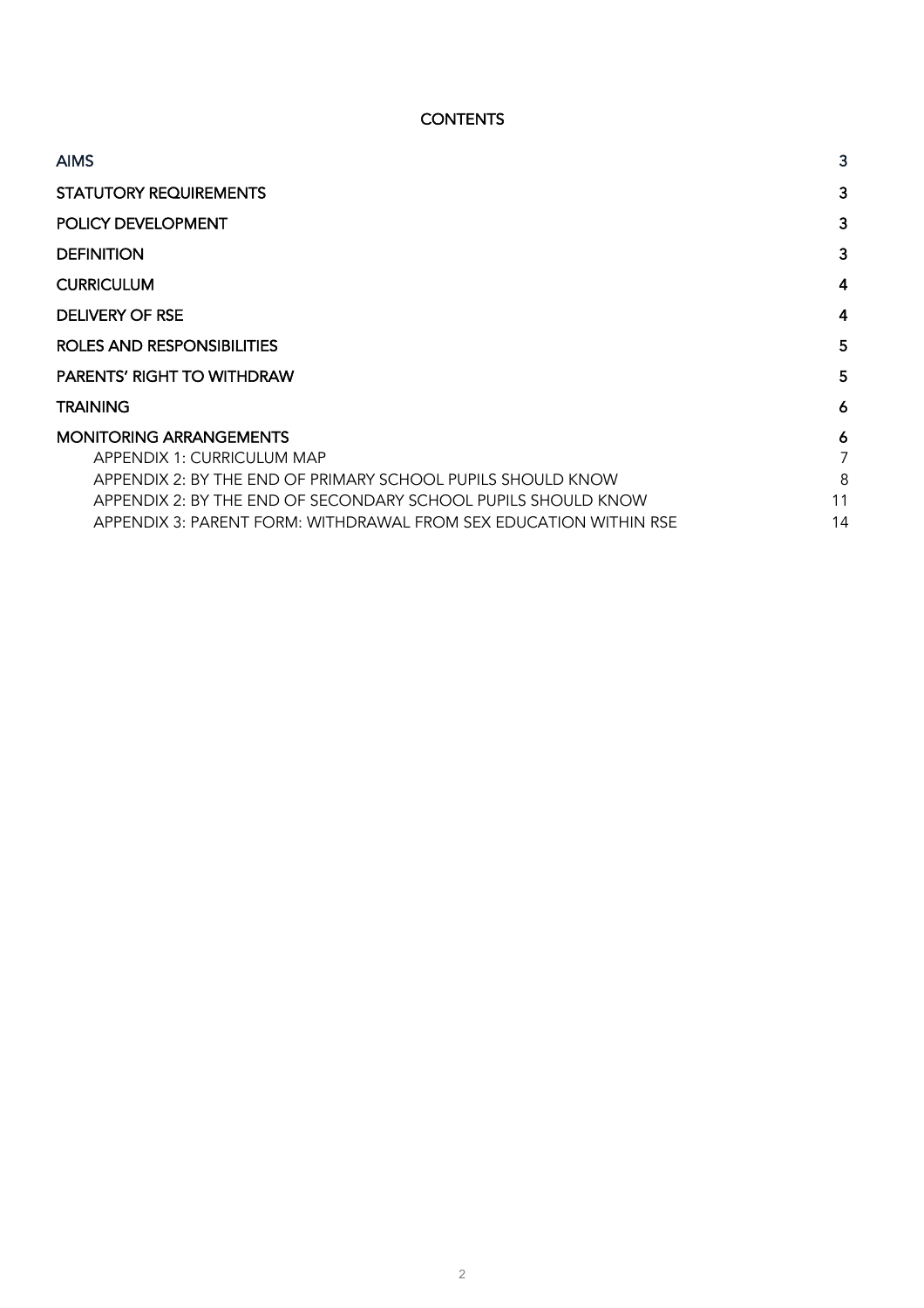#### AIMS

The aims of Relationships and Sex Education (RSE) at New Rush Hall School (NRHS) are to:

- Provide a framework in which sensitive discussions can take place.
- Prepare pupils for puberty, and give them an understanding of sexual development and the importance of health and hygiene.
- Help pupils develop feelings of self-respect, confidence and empathy.
- Create a positive culture around issues of sexuality and relationships.
- Teach pupils the correct vocabulary to describe themselves and their bodies.

#### STATUTORY REQUIREMENTS

As a maintained all through school we must:

- Provide Primary pupils with relationships education as per section 34 of the Children and Social Work Act 2017.
- Teach Primary pupils the elements of sex education contained in the science curriculum.
- Provide RSE to all Secondary pupils as per the Children and Social work act 2017.
- In teaching RSE to both Primary & Secondary pupils, we must have regard to *guidance* issued by the secretary of state as outlined in section 403 of the Education Act 1996.

At NRHS, we teach RSE as set out in this policy.

#### POLICY DEVELOPMENT

This policy has been developed in consultation with staff, pupils and Parents/Carers. The consultation and policy development process involved the following steps:

- 1. Review a member of staff or working group pulled together all relevant information including relevant national and local guidance.
- 2. Staff consultation all school staff were given the opportunity to look at the policy and make recommendations.
- 3. Parent/Carer/stakeholder consultation Parents/Carers and any interested parties were invited to attend a meeting about the policy.
- 4. Pupil consultation we investigated what exactly pupils want from their RSE.
- 5. Ratification once amendments were made, the policy was shared with Governors and ratified.

#### **DEFINITION**

RSE is about the emotional, social and cultural development of pupils, and involves learning about relationships, sexual health, sexuality, healthy lifestyles, diversity and personal identity.

RSE involves a combination of sharing information, and exploring issues and values.

RSE is not about the promotion of sexual activity.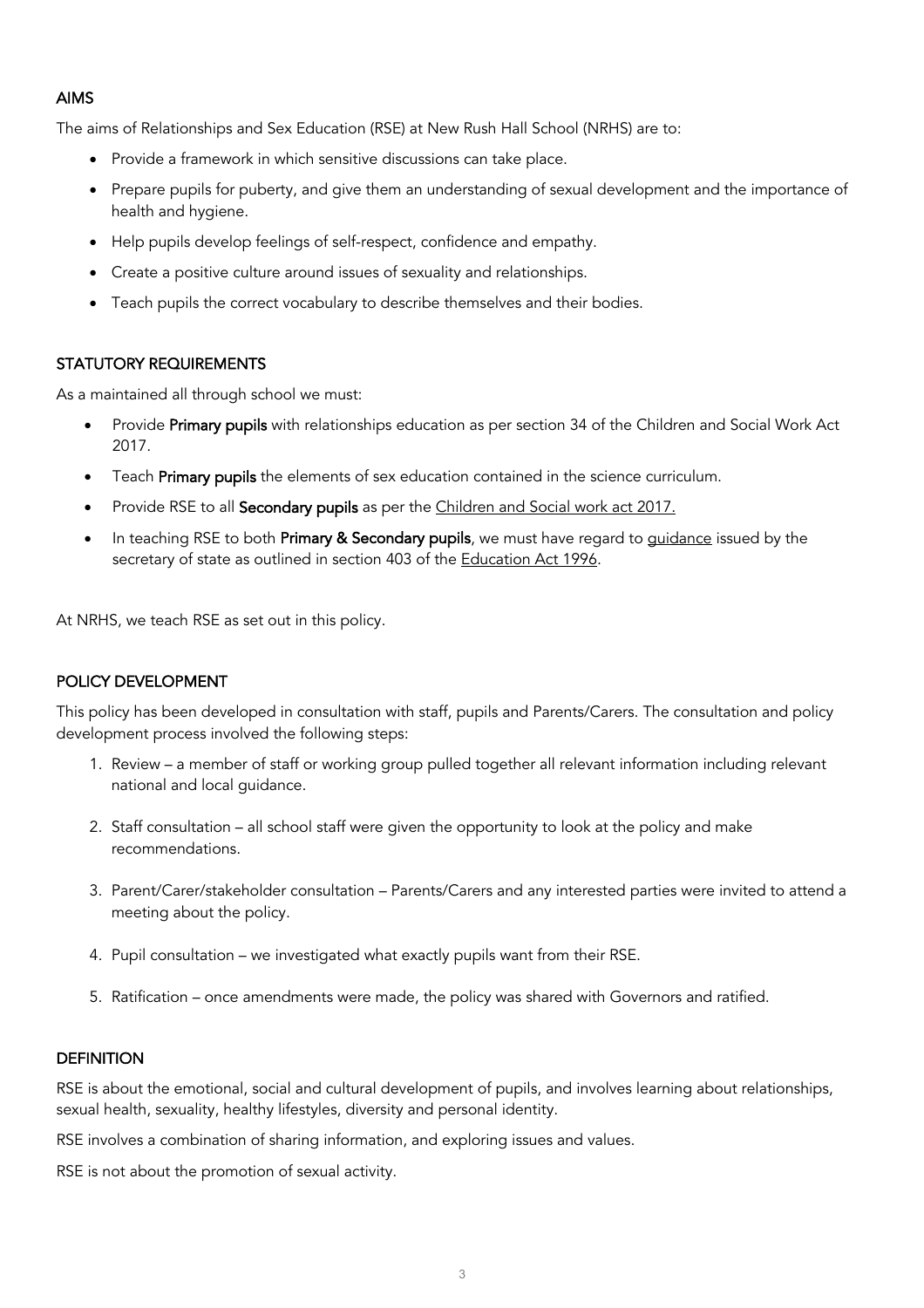# **CURRICULUM**

Our curriculum is set out as per Appendix 1 but we may need to adapt it as and when necessary.

We have developed the curriculum in consultation with Parents/Carers, pupils and staff, taking into account the age, needs and feelings of pupils. If pupils ask questions outside the scope of this policy, teachers will respond in an appropriate manner so they are fully informed and don't seek answers online.

Primary RSE will focus on:

- Preparing boys and girls for the changes that adolescence brings.
- How a baby is conceived and born.

For more information about our curriculum, see our curriculum map in Appendix 1.

#### DELIVERY OF RSE

RSE is taught within the personal, social, health and economic (PSHE) education curriculum. Biological aspects of RSE are taught within the science curriculum, and other aspects are included in religious education (RE).

Pupils also receive stand-alone sex education sessions delivered by a trained health professional.

#### Primary:

RSE focuses on teaching the fundamental building blocks and characteristics of positive relationships including:

- Families and people who care for me.
- Caring friendships.
- Respectful relationships.
- Online relationships.
- Being safe.

For more information about our RSE curriculum, see Appendices 1 and 2.

#### Secondary:

RSE focuses on giving young people the information they need to help them develop healthy, nurturing relationships of all kinds including:

- Families.
- Respectful relationships, including friendships.
- Online and media.
- Being safe..
- Intimate and sexual relationships, including sexual health.
- The facts around pregnancy including miscarriages

For more information about our RSE curriculum, see Appendices 1 and 2.

These areas of learning are taught within the context of family life taking care to ensure that there is no stigmatisation of pupils based on their home circumstances (families can include single parent families, LGBT Parents/Carers, families headed by Grandparents, Adoptive Parents, Foster Parents/Carers amongst other structures) along with reflecting sensitively that some pupils may have a different structure of support around them (for example: Children Looked After or Young Carers).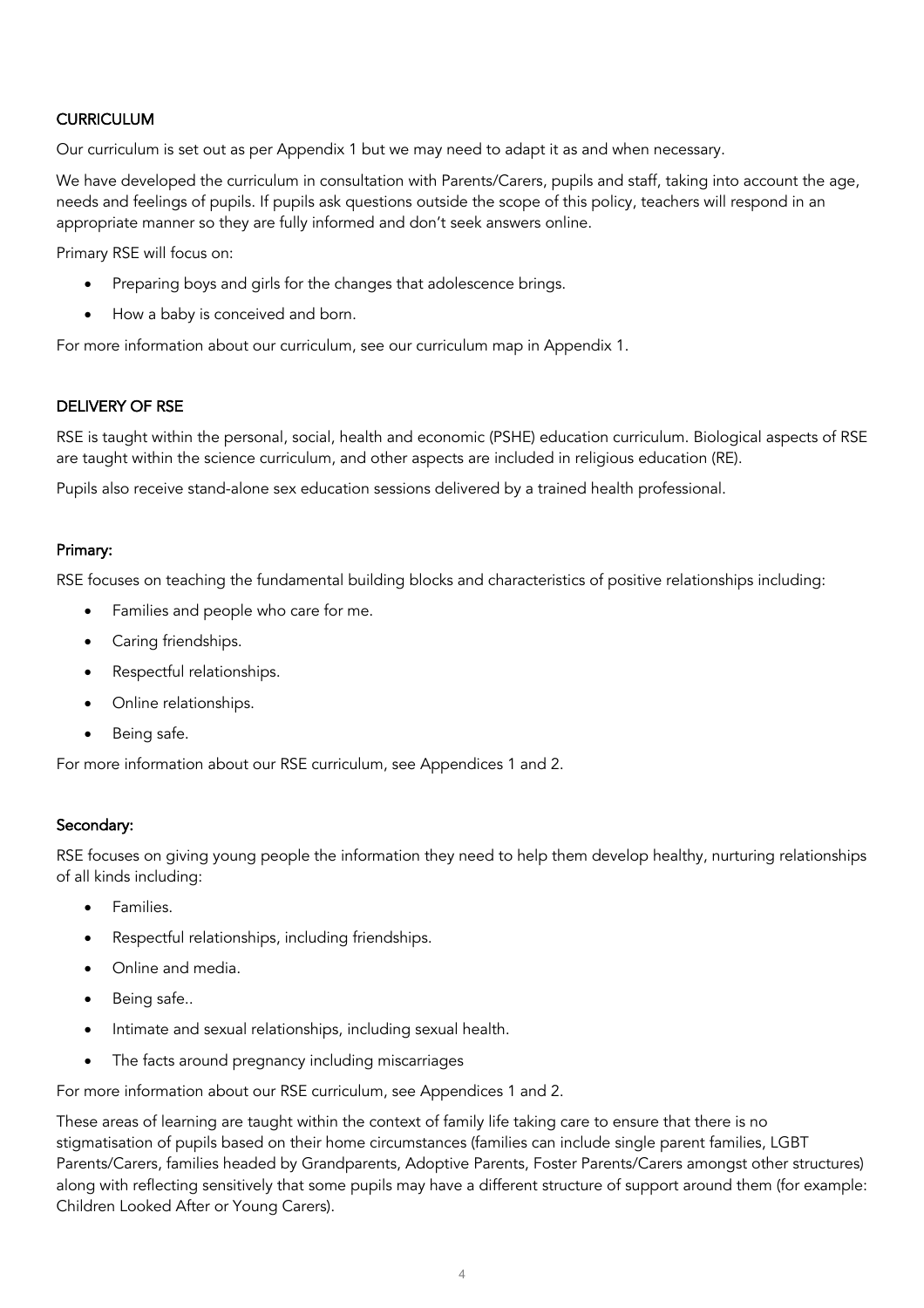# ROLES AND RESPONSIBILITIES

#### The Governing Body

The Governing Body will approve the RSE policy, and hold the Headteacher to account for its implementation.

#### The Headteacher

The Headteacher is responsible for ensuring that RSE is taught consistently across the school, and for managing requests to withdraw pupils from non-statutory components of RSE (see section 8).

#### **Staff**

Staff are responsible for:

- Delivering RSE in a sensitive way.
- Modelling positive attitudes to RSE.
- Monitoring progress.
- Responding to the needs of individual pupils.
- Responding appropriately to pupils whose parents wish them to be withdrawn from the non-statutory components of RSE

Staff do not have the right to opt out of teaching RSE. Staff who have concerns about teaching RSE are encouraged to discuss this with the Headteacher.

The following members of staff are responsible for teaching RSE in NRHS:

- Ms Sabia Dulay
- Ms Isoken Ehigie
- Ms Amanda Gallagher
- Ms Laura Farenden
- Mr Dean Ledger

We also use an external training provider, Big Talk Education to do sessions with the pupils.

#### Pupils

Pupils are expected to engage fully in RSE and, when discussing issues related to RSE, treat others with respect and sensitivity.

#### PARENTS' RIGHT TO WITHDRAW

#### Primary:

Parents do not have the right to withdraw their children from RSE.

Parents have the right to withdraw their children from the non-statutory components of sex education within RSE.

Requests for withdrawal should be put in writing using the form found in Appendix 3 of this policy and addressed to the Headteacher.

Alternative work will be given to pupils who are withdrawn from sex education.

#### Secondary:

Parents have the right to withdraw their children from the non-statutory components of sex education within RSE up to and until 3 terms before the child turns 16. After this point, if the child wishes to receive sex education rather than being withdrawn, the school will arrange this.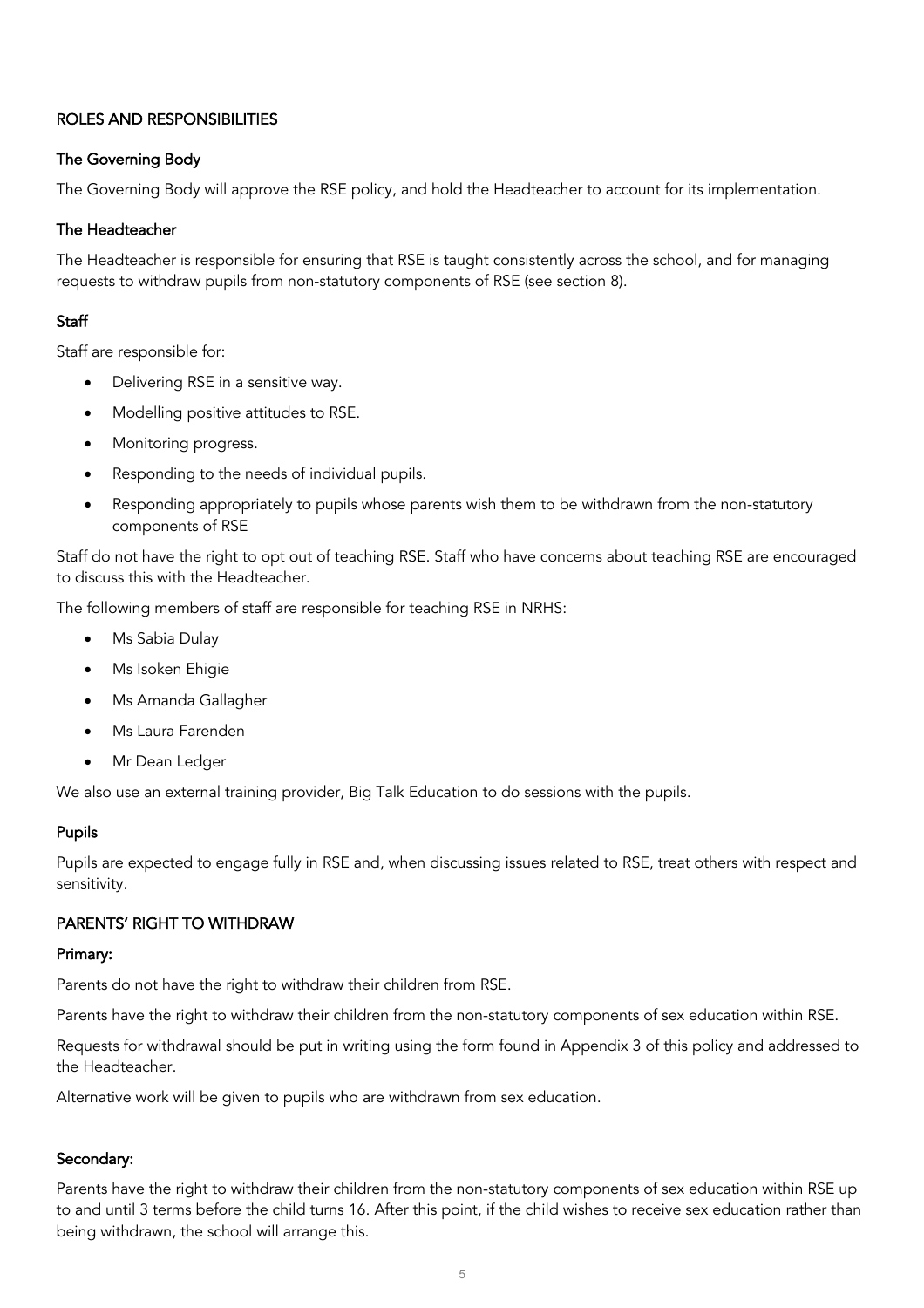Requests for withdrawal should be put in writing using the form found in Appendix 3 of this policy and addressed to the Headteacher.

A copy of withdrawal requests will be placed in the pupil's educational record. The Headteacher will discuss the request with Parents/Carers and take appropriate action.

Alternative work will be given to pupils who are withdrawn from sex education.

#### **TRAINING**

Staff are trained on the delivery of RSE as part of their induction and it is included in our continuing professional development calendar.

The Headteacher will also invite visitors from outside the school, such as School Nurses or Sexual Health professionals, to provide support and training to staff teaching RSE.

#### MONITORING ARRANGEMENTS

The delivery of RSE is monitored by the Senior Leadership Team through:

- The monitoring arrangements of RSE will include planning scrutinies, learning walks, lesson visits etc.
- Pupils' development in RSE is monitored by class teachers as part of our internal assessment systems.

This policy will be reviewed by the Headteacher every year. At every review, the policy will be approved by the Governing Body.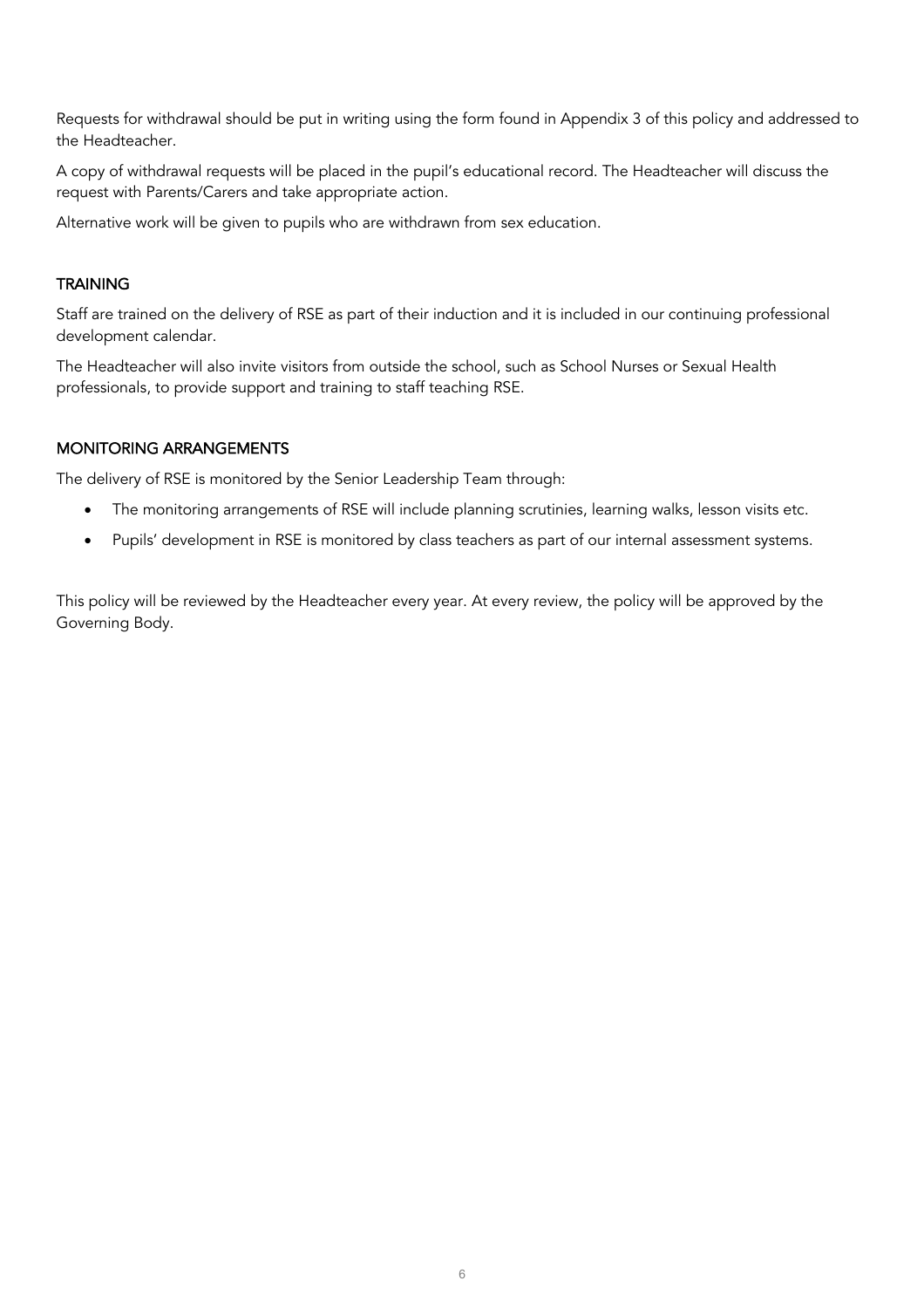# APPENDIX 1: CURRICULUM MAP

# Relationships and sex education curriculum map

| <b>YEAR GROUP</b> | <b>TERM</b> | <b>TOPIC/THEME DETAILS</b>                                                                                              | <b>RESOURCES</b> |
|-------------------|-------------|-------------------------------------------------------------------------------------------------------------------------|------------------|
| Year 2            | Spring 1    | Relationships:<br>• Things that cause conflict between me and my friends.<br>• What I do when my friend makes me upset. |                  |
| Year 3            | Summer 2    | My changing body:<br>• How boys' and girls' bodies change as we grow up, and how these<br>changes affect us.            |                  |
|                   |             |                                                                                                                         |                  |
|                   |             |                                                                                                                         |                  |
|                   |             |                                                                                                                         |                  |
|                   |             |                                                                                                                         |                  |
|                   |             |                                                                                                                         |                  |
|                   |             |                                                                                                                         |                  |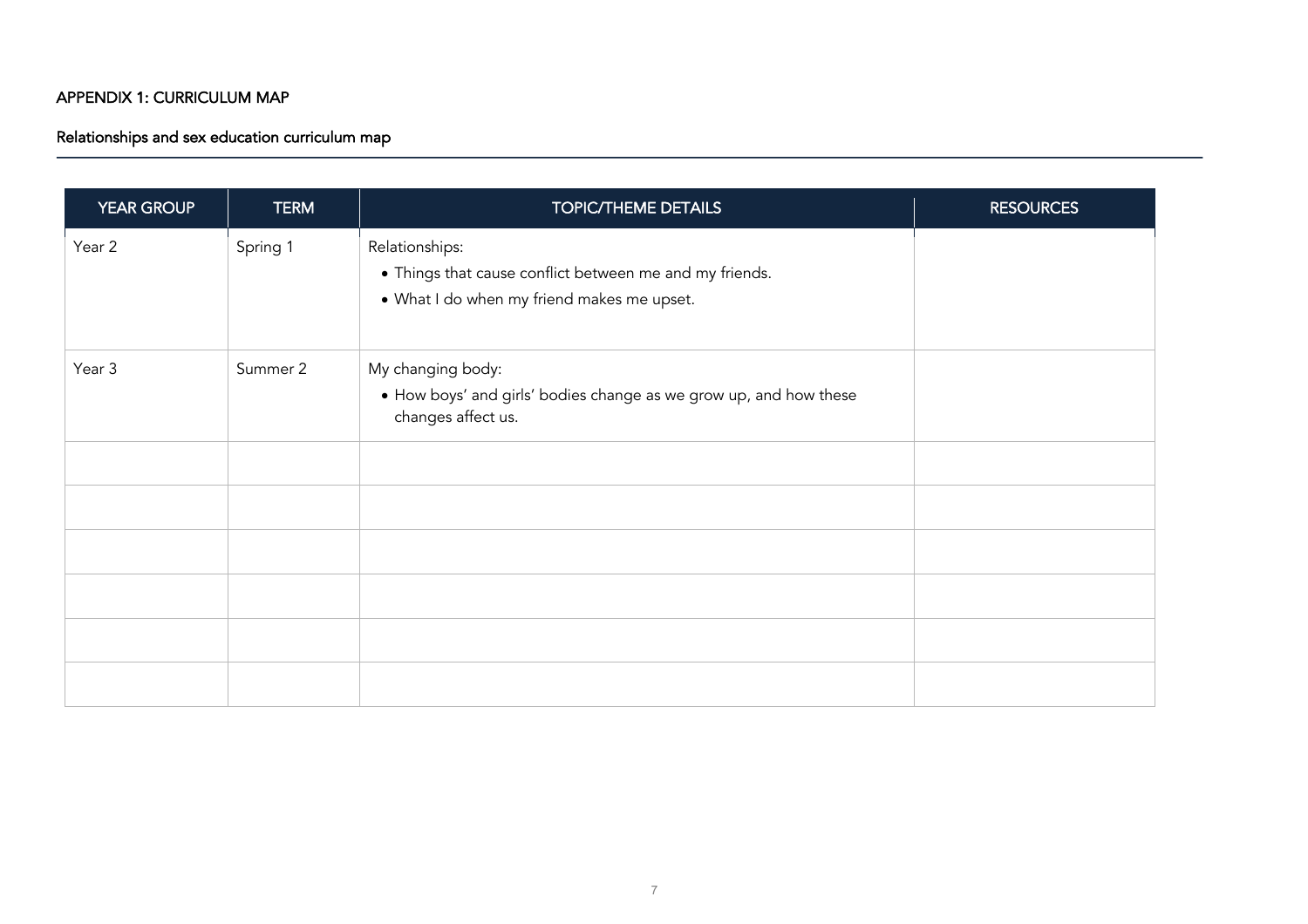# APPENDIX 2: BY THE END OF PRIMARY SCHOOL PUPILS SHOULD KNOW

| <b>TOPIC</b>                                | <b>PUPILS SHOULD KNOW</b>                                                                                                                                                                                                                                                                                                                                                                                                                                                                                                                                                                                                                                                                                                                                                                                                                                                                                                                                                                                                                                                         |
|---------------------------------------------|-----------------------------------------------------------------------------------------------------------------------------------------------------------------------------------------------------------------------------------------------------------------------------------------------------------------------------------------------------------------------------------------------------------------------------------------------------------------------------------------------------------------------------------------------------------------------------------------------------------------------------------------------------------------------------------------------------------------------------------------------------------------------------------------------------------------------------------------------------------------------------------------------------------------------------------------------------------------------------------------------------------------------------------------------------------------------------------|
| Families and<br>people who care<br>about me | • That families are important for children growing up because they can give love, security and stability.<br>The characteristics of healthy family life, commitment to each other, including in times of difficulty, protection and care for children<br>$\bullet$<br>and other family members, the importance of spending time together and sharing each other's lives.<br>That others' families, either in school or in the wider world, sometimes look different from their family, but that they should respect<br>those differences and know that other pupil's families are also characterised by love and care.<br>That stable, caring relationships, which may be of different types, are at the heart of happy families, and are important for children's<br>security as they grow up.<br>That marriage represents a formal and legally recognised commitment of two people to each other which is intended to be lifelong.<br>How to recognise if family relationships are making them feel unhappy or unsafe, and how to seek help or advice from others if<br>needed. |
| Caring<br>friendships                       | How important friendships are in making us feel happy and secure, and how people choose and make friends.<br>The characteristics of friendships, including mutual respect, truthfulness, trustworthiness, loyalty, kindness, generosity, trust, sharing<br>interests and experiences and support with problems and difficulties.<br>That healthy friendships are positive and welcoming towards others, and do not make others feel lonely or excluded.<br>$\bullet$<br>That most friendships have ups and downs, and that these can often be worked through so that the friendship is repaired or even<br>strengthened, and that resorting to violence is never right.<br>How to recognise who to trust and who not to trust, how to judge when a friendship is making them feel unhappy or<br>$\bullet$<br>uncomfortable, managing conflict, how to manage these situations and how to seek help or advice from others, if needed.                                                                                                                                              |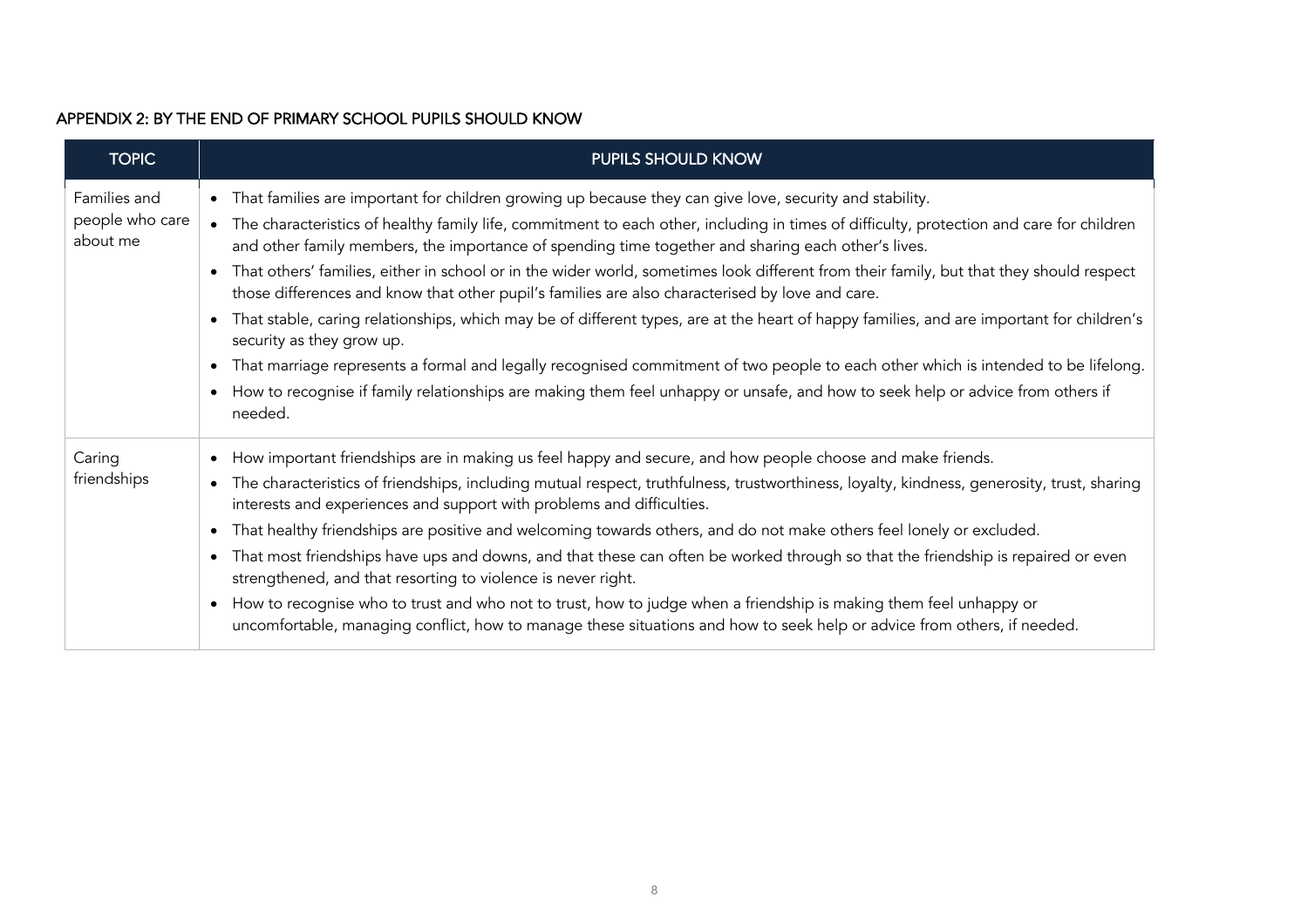| <b>TOPIC</b>                | PUPILS SHOULD KNOW                                                                                                                                                                                                           |
|-----------------------------|------------------------------------------------------------------------------------------------------------------------------------------------------------------------------------------------------------------------------|
| Respectful<br>relationships | The importance of respecting others, even when they are very different from them (for example, physically, in character, personality<br>or backgrounds), or make different choices or have different preferences or beliefs. |
|                             | Practical steps they can take in a range of different contexts to improve or support respectful relationships.                                                                                                               |
|                             | The conventions of courtesy and manners                                                                                                                                                                                      |
|                             | The importance of self-respect and how this links to their own happiness.                                                                                                                                                    |
|                             | That in school and in wider society they can expect to be treated with respect by others, and that in turn they should show due<br>respect to others, including those in positions of authority.                             |
|                             | About different types of bullying (including cyberbullying), the impact of bullying, responsibilities of bystanders (primarily reporting<br>bullying to an adult) and how to get help.                                       |
|                             | What a stereotype is, and how stereotypes can be unfair, negative or destructive.                                                                                                                                            |
|                             | The importance of permission-seeking and giving in relationships with friends, peers and adults.                                                                                                                             |
| Online                      | That people sometimes behave differently online, including by pretending to be someone they are not.                                                                                                                         |
| relationships               | That the same principles apply to online relationships as to face-to face relationships, including the importance of respect for<br>others online including when we are anonymous.                                           |
|                             | The rules and principles for keeping safe online, how to recognise risks, harmful content and contact, and how to report them.                                                                                               |
|                             | How to critically consider their online friendships and sources of information including awareness of the risks associated with<br>people they have never met.                                                               |
|                             | How information and data is shared and used online.                                                                                                                                                                          |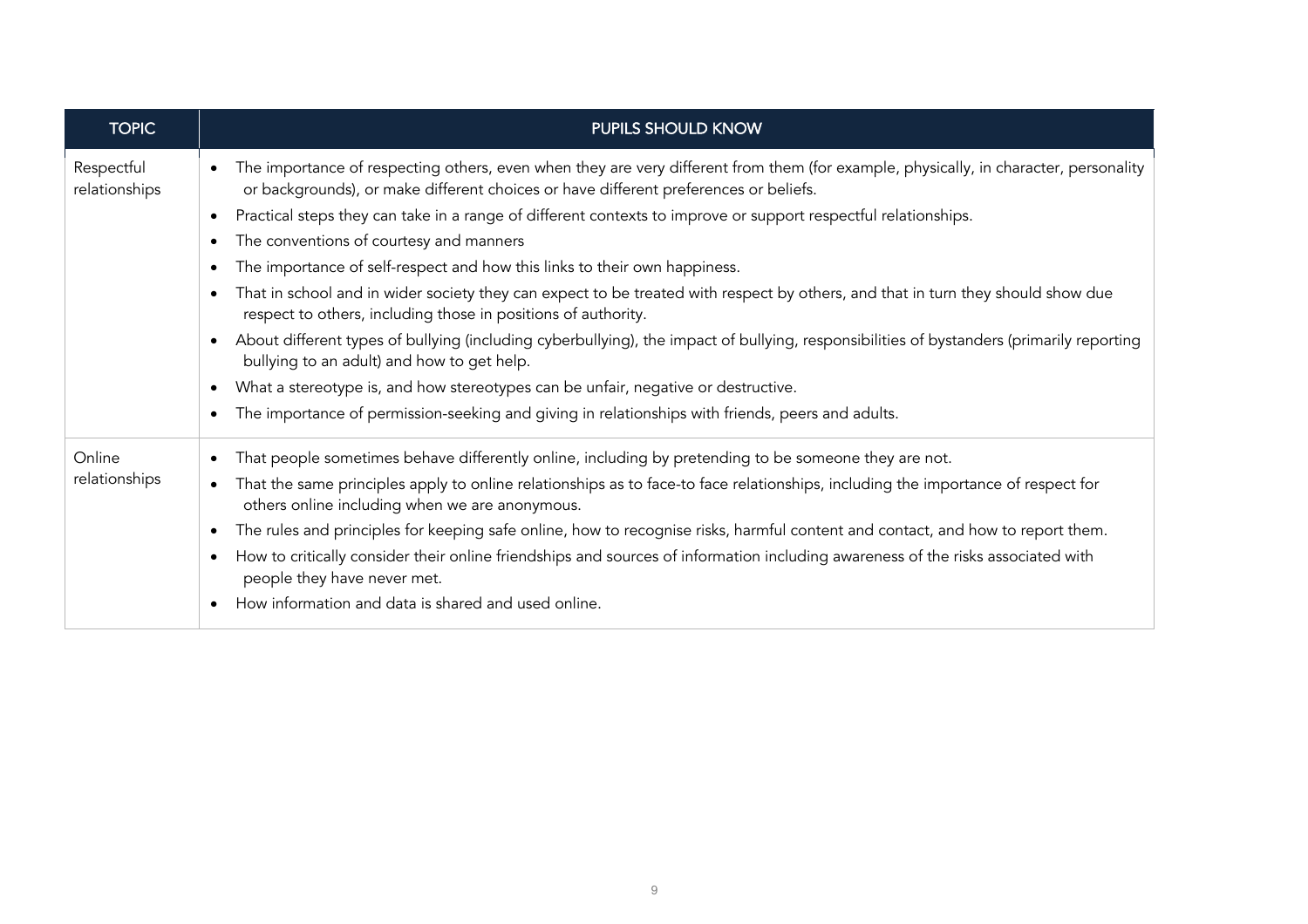| <b>TOPIC</b> | <b>PUPILS SHOULD KNOW</b>                                                                                                                                                  |
|--------------|----------------------------------------------------------------------------------------------------------------------------------------------------------------------------|
| Being safe   | What sorts of boundaries are appropriate in friendships with peers and others (including in a digital context).                                                            |
|              | About the concept of privacy and the implications of it for both pupils and adults; including that it is not always right to keep<br>secrets if they relate to being safe. |
|              | That each person's body belongs to them, and the differences between appropriate and inappropriate or unsafe physical, and<br>other, contact.                              |
|              | How to respond safely and appropriately to adults they may encounter (in all contexts, including online) whom they do not know.                                            |
|              | How to recognise and report feelings of being unsafe or feeling bad about any adult.                                                                                       |
|              | How to ask for advice or help for themselves or others, and to keep trying until they are heard.                                                                           |
|              | How to report concerns or abuse, and the vocabulary and confidence needed to do so.                                                                                        |
|              | Where to get advice e.g., family, school and/or other sources.                                                                                                             |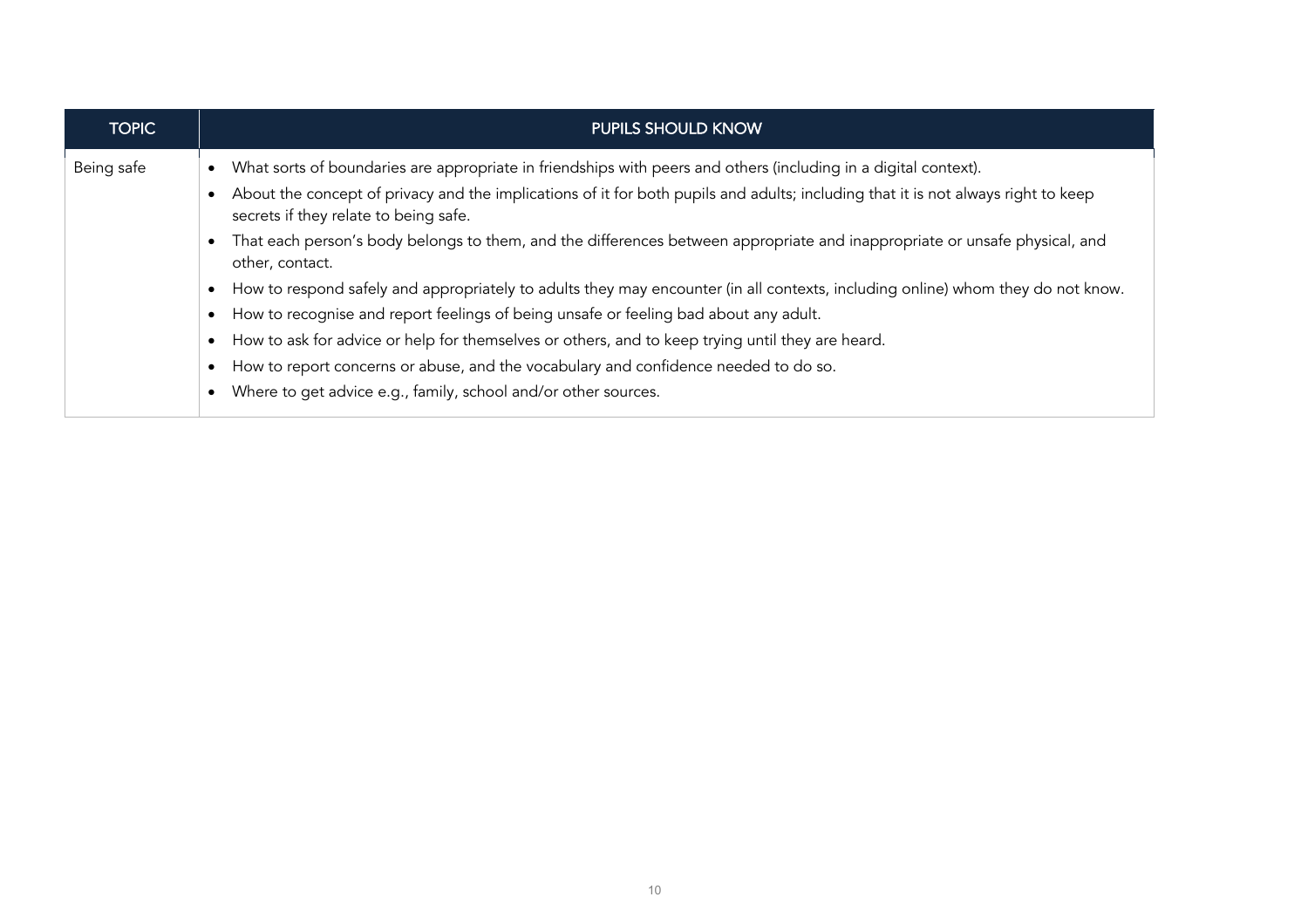#### APPENDIX 2: BY THE END OF SECONDARY SCHOOL PUPILS SHOULD KNOW

| <b>TOPIC</b>                                             | <b>PUPILS SHOULD KNOW</b>                                                                                                                                                                                                                                                                                                                                                                                                                                                                                                                                                                                                                                                                                                                                                                                                                                                                                                                                                                                                                                                                                                                                                                                                                                                                                                                                                                                                                                                                                                                                           |
|----------------------------------------------------------|---------------------------------------------------------------------------------------------------------------------------------------------------------------------------------------------------------------------------------------------------------------------------------------------------------------------------------------------------------------------------------------------------------------------------------------------------------------------------------------------------------------------------------------------------------------------------------------------------------------------------------------------------------------------------------------------------------------------------------------------------------------------------------------------------------------------------------------------------------------------------------------------------------------------------------------------------------------------------------------------------------------------------------------------------------------------------------------------------------------------------------------------------------------------------------------------------------------------------------------------------------------------------------------------------------------------------------------------------------------------------------------------------------------------------------------------------------------------------------------------------------------------------------------------------------------------|
| Families                                                 | • That there are different types of committed, stable relationships.<br>How these relationships might contribute to human happiness and their importance for bringing up children.<br>What marriage is, including their legal status e.g., that marriage carries legal rights and protections not available to couples who are<br>cohabiting or who have married, for example, in an unregistered religious ceremony.<br>Why marriage is an important relationship choice for many couples and why it must be freely entered into.<br>The characteristics and legal status of other types of long-term relationships.<br>$\bullet$<br>The roles and responsibilities of Parents/Carers with respect to raising of children, including the characteristics of successful<br>parenting.<br>How to: determine whether other children, adults or sources of information are trustworthy: judge when a family, friend, intimate or<br>$\bullet$<br>other relationship is unsafe (and to recognise this in others' relationships); and, how to seek help or advice, including reporting<br>concerns about others, if needed.                                                                                                                                                                                                                                                                                                                                                                                                                                              |
| Respectful<br>relationships,<br>including<br>friendships | • The characteristics of positive and healthy friendships (in all contexts, including online) including: trust, respect, honesty, kindness,<br>generosity, boundaries, privacy, consent and the management of conflict, reconciliation and ending relationships. This includes<br>different (non-sexual) types of relationship.<br>Practical steps they can take in a range of different contexts to improve or support respectful relationships.<br>$\bullet$<br>How stereotypes, in particular stereotypes based on sex, gender, race, religion, sexual orientation or disability, can cause damage<br>(e.g., how they might normalise non-consensual behaviour or encourage prejudice).<br>That in school and in wider society they can expect to be treated with respect by others, and that in turn they should show due<br>respect to others, including people in positions of authority and due tolerance of other people's beliefs.<br>About different types of bullying (including cyberbullying), the impact of bullying, responsibilities of bystanders to report bullying<br>and how and where to get help.<br>That some types of behaviour within relationships are criminal, including violent behaviour and coercive control.<br>$\bullet$<br>What constitutes sexual harassment and sexual violence and why these are always unacceptable.<br>The legal rights and responsibilities regarding equality (particularly with reference to the protected characteristics as defined in the<br>Equality Act 2010) and that everyone is unique and equal. |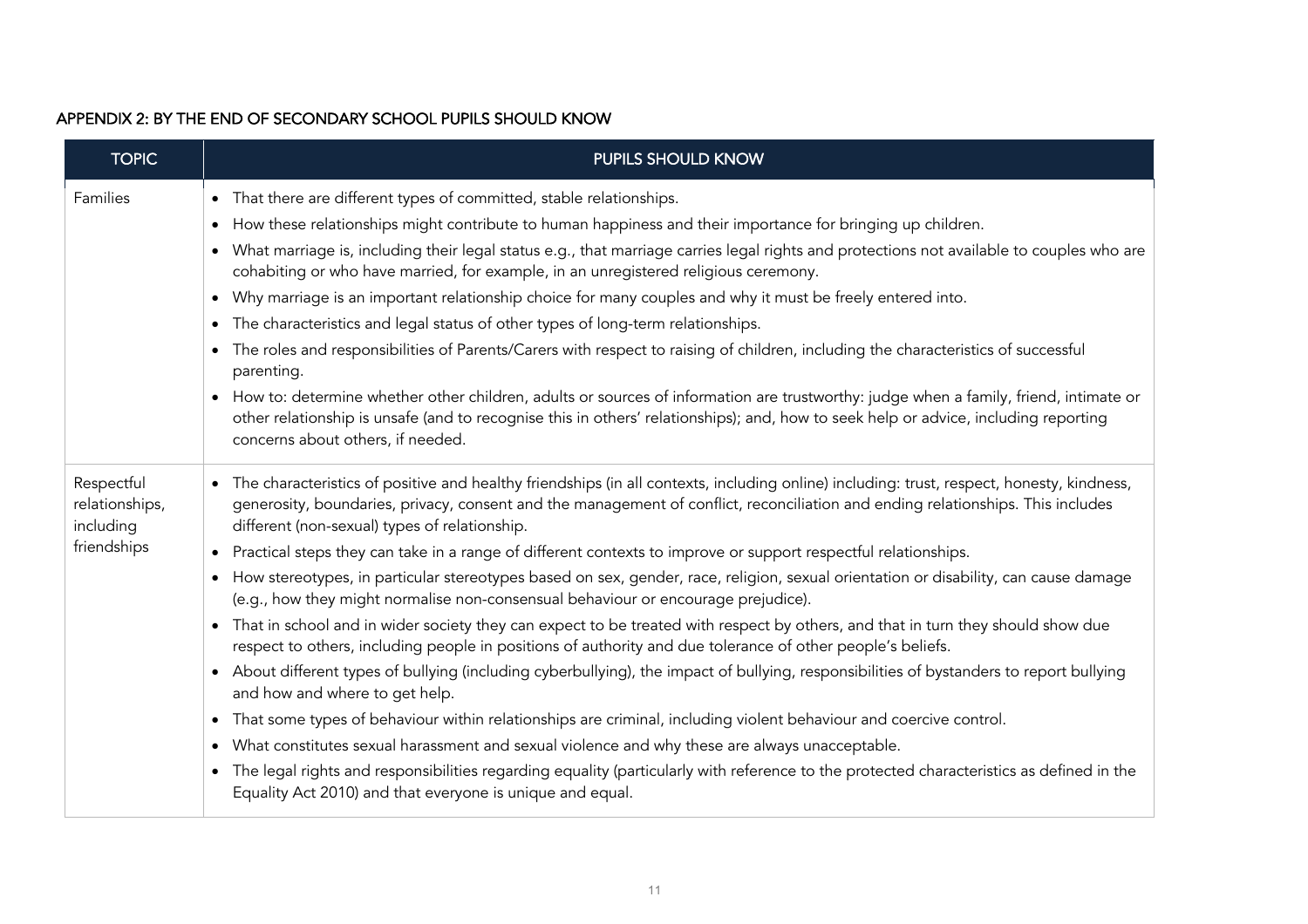| <b>TOPIC</b>        | <b>PUPILS SHOULD KNOW</b>                                                                                                                                                                                                                              |
|---------------------|--------------------------------------------------------------------------------------------------------------------------------------------------------------------------------------------------------------------------------------------------------|
| Online and<br>media | Their rights, responsibilities and opportunities online, including that the same expectations of behaviour apply in all contexts,<br>$\bullet$<br>including online.                                                                                    |
|                     | About online risks, including that any material someone provides to another has the potential to be shared online and the difficulty<br>of removing potentially compromising material placed online.                                                   |
|                     | Not to provide material to others that they would not want shared further and not to share personal material which is sent to them.                                                                                                                    |
|                     | What to do and where to get support to report material or manage issues online.                                                                                                                                                                        |
|                     | The impact of viewing harmful content.                                                                                                                                                                                                                 |
|                     | That specifically sexually explicit material e.g., pornography presents a distorted picture of sexual behaviours, can damage the way<br>people see themselves in relation to others and negatively affect how they behave towards sexual partners.     |
|                     | That sharing and viewing indecent images of children (including those created by children) is a criminal offence which carries severe<br>penalties including jail.                                                                                     |
|                     | How information and data is generated, collected, shared and used online.                                                                                                                                                                              |
| Being safe          | The concepts of, and laws relating to, sexual consent, sexual exploitation, abuse, grooming, coercion, harassment, rape, domestic<br>abuse, forced marriage, honour-based violence and FGM, and how these can affect current and future relationships. |
|                     | How people can actively communicate and recognise consent from others, including sexual consent, and how and when consent<br>can be withdrawn (in all contexts, including online).                                                                     |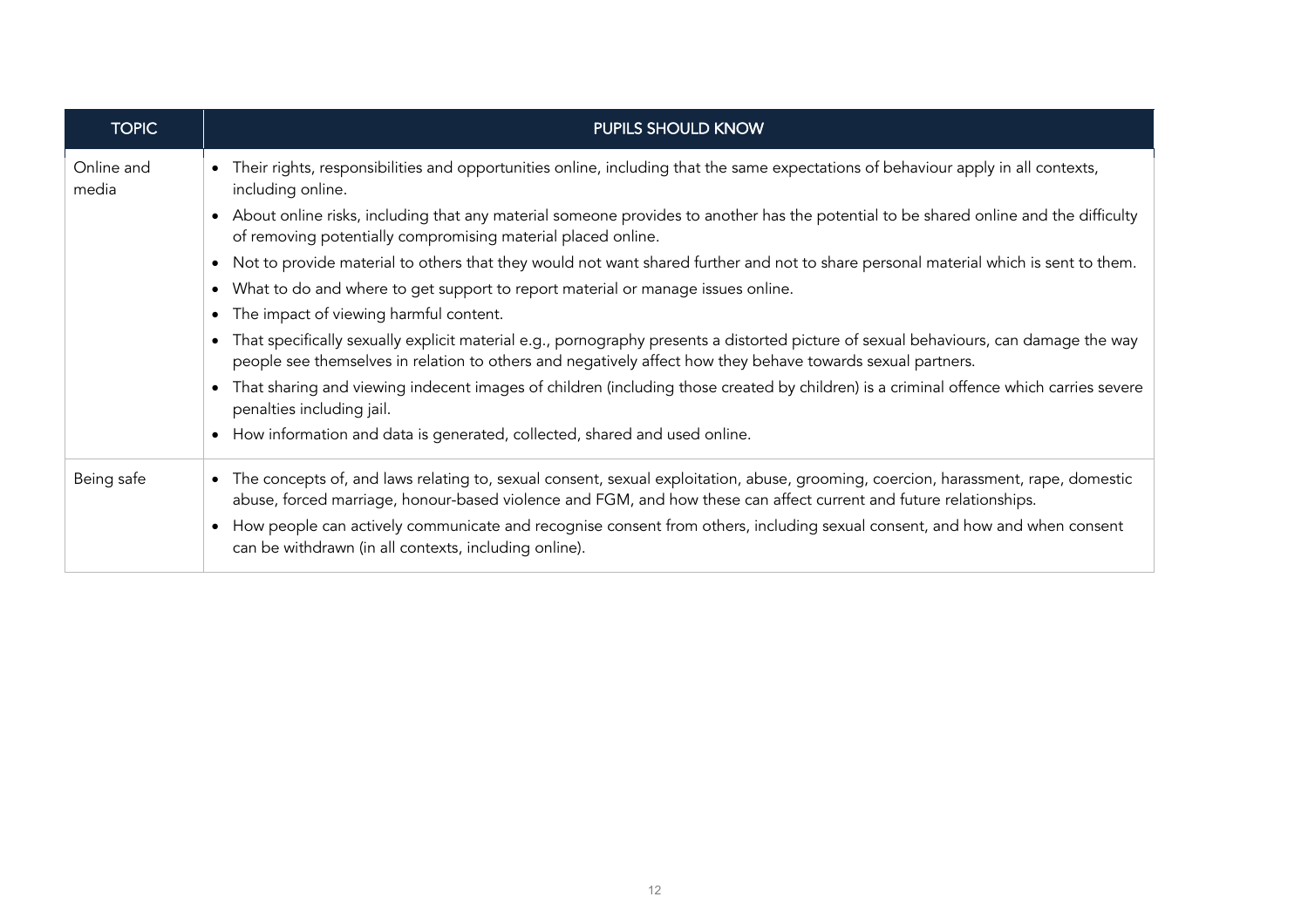| <b>TOPIC</b>                                                 | <b>PUPILS SHOULD KNOW</b>                                                                                                                                                                                                                                                                                                                                                                                                   |
|--------------------------------------------------------------|-----------------------------------------------------------------------------------------------------------------------------------------------------------------------------------------------------------------------------------------------------------------------------------------------------------------------------------------------------------------------------------------------------------------------------|
| Intimate and<br>sexual<br>relationships,<br>including sexual | • How to recognise the characteristics and positive aspects of healthy 1-1 intimate relationships, which include mutual respect,<br>consent, loyalty, trust, shared interests and outlook, sex and friendship.<br>• That all aspects of health can be affected by choices they make in sex and relationships, positively or negatively, e.g., physical,<br>emotional, mental, sexual and reproductive health and wellbeing. |
| health                                                       | The facts about reproductive health, including fertility and the potential impact of lifestyle on fertility for men and women.                                                                                                                                                                                                                                                                                              |
|                                                              | That there are a range of strategies for identifying and managing sexual pressure, including understanding peer pressure, resisting<br>pressure and not pressurising others.                                                                                                                                                                                                                                                |
|                                                              | That they have a choice to delay sex or to enjoy intimacy without sex.<br>$\bullet$                                                                                                                                                                                                                                                                                                                                         |
|                                                              | The facts about the full range of contraceptive choices, efficacy and options available.                                                                                                                                                                                                                                                                                                                                    |
|                                                              | The facts around pregnancy including miscarriage.<br>$\bullet$                                                                                                                                                                                                                                                                                                                                                              |
|                                                              | That there are choices in relation to pregnancy (with medically and legally accurate, impartial information on all options, including<br>keeping the baby, adoption, abortion and where to get further help).                                                                                                                                                                                                               |
|                                                              | How the different sexually transmitted infections (STIs), including HIV/AIDs, are transmitted, how risk can be reduced through safer<br>sex (including through condom use) and the importance of and facts about testing.                                                                                                                                                                                                   |
|                                                              | About the prevalence of some STIs, the impact they can have on those who contract them and key facts about treatment.                                                                                                                                                                                                                                                                                                       |
|                                                              | How the use of alcohol and drugs can lead to risky sexual behaviour.                                                                                                                                                                                                                                                                                                                                                        |
|                                                              | How to get further advice, including how and where to access confidential sexual and reproductive health advice and treatment.                                                                                                                                                                                                                                                                                              |